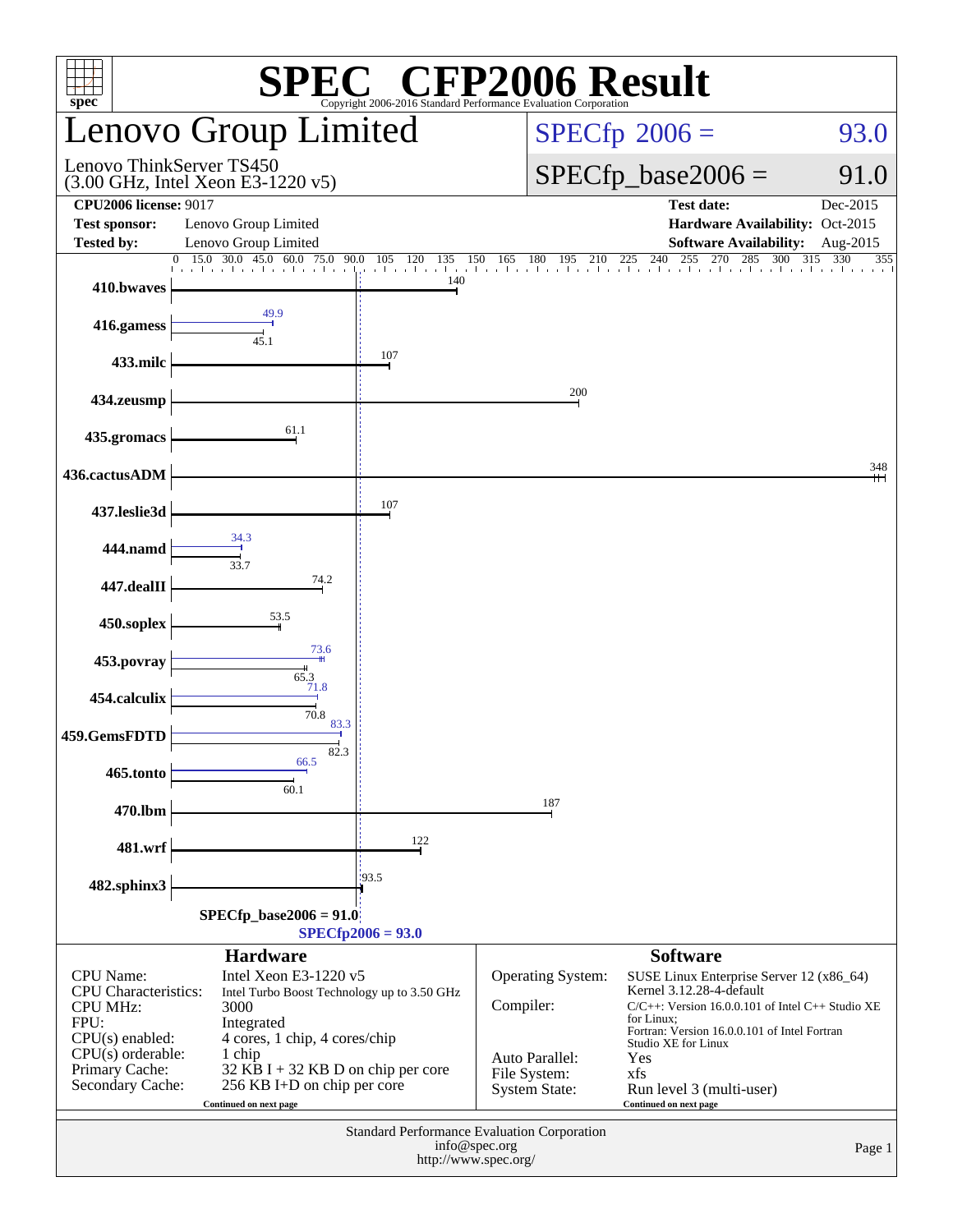

## enovo Group Limited

### $SPECfp2006 = 93.0$  $SPECfp2006 = 93.0$

#### Lenovo ThinkServer TS450

(3.00 GHz, Intel Xeon E3-1220 v5)

 $SPECfp\_base2006 = 91.0$ 

| <b>CPU2006 license: 9017</b> |                                   |                       | <b>Test date:</b><br>Dec-2015             |  |  |  |
|------------------------------|-----------------------------------|-----------------------|-------------------------------------------|--|--|--|
| <b>Test sponsor:</b>         | Lenovo Group Limited              |                       | Hardware Availability: Oct-2015           |  |  |  |
| <b>Tested by:</b>            | Lenovo Group Limited              |                       | <b>Software Availability:</b><br>Aug-2015 |  |  |  |
| L3 Cache:                    | 8 MB I+D on chip per chip         | <b>Base Pointers:</b> | 64-bit                                    |  |  |  |
| Other Cache:                 | None                              | Peak Pointers:        | $32/64$ -bit                              |  |  |  |
| Memory:                      | 32 GB (4 x 8 GB 2Rx8 PC4-2133P-U) | Other Software:       | None                                      |  |  |  |
| Disk Subsystem:              | 1 x 800 GB SATA SSD               |                       |                                           |  |  |  |
| Other Hardware:              | None                              |                       |                                           |  |  |  |

| <b>Results Table</b>                                                                                     |                |              |                |       |                |             |                |              |                |              |                |              |
|----------------------------------------------------------------------------------------------------------|----------------|--------------|----------------|-------|----------------|-------------|----------------|--------------|----------------|--------------|----------------|--------------|
|                                                                                                          | <b>Base</b>    |              |                |       |                | <b>Peak</b> |                |              |                |              |                |              |
| <b>Benchmark</b>                                                                                         | <b>Seconds</b> | <b>Ratio</b> | <b>Seconds</b> | Ratio | <b>Seconds</b> | Ratio       | <b>Seconds</b> | <b>Ratio</b> | <b>Seconds</b> | <b>Ratio</b> | <b>Seconds</b> | <b>Ratio</b> |
| $ 410$ .bwayes                                                                                           | 96.6           | 141          | 97.0           | 140   | 97.0           | 140         | 96.6           | 141          | 97.0           | 140          | 97.0           | <b>140</b>   |
| 416.gamess                                                                                               | 434            | 45.1         | 435            | 45.0  | 434            | 45.1        | 392            | 49.9         | 395            | 49.6         | 392            | 49.9         |
| $433$ .milc                                                                                              | 85.8           | 107          | 85.6           | 107   | 85.6           | 107         | 85.8           | 107          | 85.6           | 107          | 85.6           | 107          |
| $434$ . zeusmp                                                                                           | 45.4           | 200          | 45.4           | 200   | 45.4           | 200         | 45.4           | 200          | 45.4           | 200          | 45.4           | 200          |
| $435.$ gromacs                                                                                           | 117            | 61.1         | 117            | 61.1  | 116            | 61.3        | 117            | 61.1         | 117            | 61.1         | 116            | 61.3         |
| 436.cactusADM                                                                                            | 34.5           | 346          | 34.3           | 348   | 34.0           | 351         | 34.5           | 346          | 34.3           | 348          | 34.0           | 351          |
| 437.leslie3d                                                                                             | 87.6           | 107          | 87.5           | 107   | 87.6           | 107         | 87.6           | 107          | 87.5           | 107          | 87.6           | 107          |
| 444.namd                                                                                                 | 238            | 33.7         | 238            | 33.7  | 238            | 33.7        | 234            | 34.3         | 233            | 34.4         | 234            | 34.3         |
| $ 447 \text{.}$ dealII                                                                                   | 154            | 74.2         | 154            | 74.1  | 154            | 74.3        | 154            | 74.2         | 154            | 74.1         | 154            | 74.3         |
| $450$ .soplex                                                                                            | 156            | 53.6         | 158            | 52.9  | 156            | 53.5        | 156            | 53.6         | 158            | 52.9         | 156            | 53.5         |
| $453$ .povray                                                                                            | 80.2           | 66.3         | 81.5           | 65.3  | 81.6           | 65.2        | 72.9           | 72.9         | 72.3           | 73.6         | 71.0           | 74.9         |
| $ 454$ .calculix                                                                                         | 117            | 70.8         | 117            | 70.8  | 117            | 70.8        | 115            | 71.8         | 115            | 71.8         | 115            | 71.8         |
| 459.GemsFDTD                                                                                             | 129            | 82.3         | 129            | 82.3  | 129            | 82.2        | 127            | 83.4         | 127            | 83.2         | 127            | 83.3         |
| $465$ .tonto                                                                                             | 164            | 60.1         | 163            | 60.2  | 164            | 60.1        | 148            | 66.5         | 148            | 66.5         | 148            | 66.6         |
| 470.1bm                                                                                                  | 73.5           | 187          | 73.5           | 187   | 73.5           | 187         | 73.5           | 187          | 73.5           | 187          | 73.5           | <b>187</b>   |
| 481.wrf                                                                                                  | 91.2           | 123          | 91.3           | 122   | 91.3           | 122         | 91.2           | 123          | 91.3           | 122          | 91.3           | 122          |
| $482$ .sphinx $3$                                                                                        | 208            | 93.5         | 208            | 93.9  | 209            | 93.2        | 208            | 93.5         | 208            | 93.9         | 209            | 93.2         |
| Results appear in the order in which they were run. Bold underlined text indicates a median measurement. |                |              |                |       |                |             |                |              |                |              |                |              |

#### **[Operating System Notes](http://www.spec.org/auto/cpu2006/Docs/result-fields.html#OperatingSystemNotes)**

Stack size set to unlimited using "ulimit -s unlimited"

#### **[Platform Notes](http://www.spec.org/auto/cpu2006/Docs/result-fields.html#PlatformNotes)**

BIOS Configuration: EIST Support set to Enabled C1E Support set to Enabled C State Support set to Enabled Turbo Mode set to Enable Sysinfo program /home/cpu2006-1.2-ic16.0/config/sysinfo.rev6914 \$Rev: 6914 \$ \$Date:: 2014-06-25 #\$ e3fbb8667b5a285932ceab81e28219e1 running on TS450-SLE12 Thu Dec 31 00:49:01 2015

 This section contains SUT (System Under Test) info as seen by Continued on next page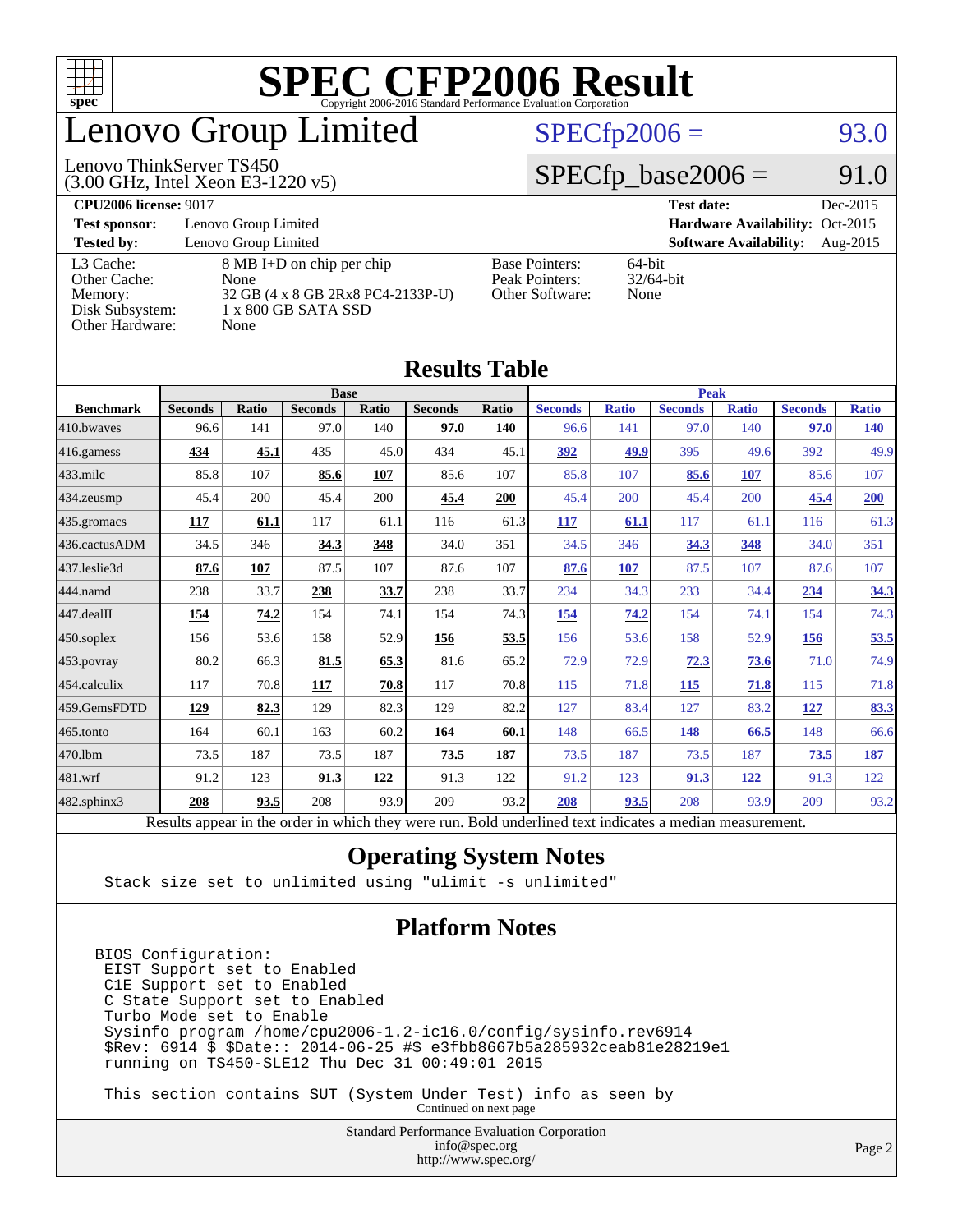

Lenovo Group Limited

 $SPECfp2006 = 93.0$  $SPECfp2006 = 93.0$ 

(3.00 GHz, Intel Xeon E3-1220 v5) Lenovo ThinkServer TS450

 $SPECTp\_base2006 = 91.0$ 

**[Test sponsor:](http://www.spec.org/auto/cpu2006/Docs/result-fields.html#Testsponsor)** Lenovo Group Limited **[Hardware Availability:](http://www.spec.org/auto/cpu2006/Docs/result-fields.html#HardwareAvailability)** Oct-2015

**[CPU2006 license:](http://www.spec.org/auto/cpu2006/Docs/result-fields.html#CPU2006license)** 9017 **[Test date:](http://www.spec.org/auto/cpu2006/Docs/result-fields.html#Testdate)** Dec-2015 **[Tested by:](http://www.spec.org/auto/cpu2006/Docs/result-fields.html#Testedby)** Lenovo Group Limited **[Software Availability:](http://www.spec.org/auto/cpu2006/Docs/result-fields.html#SoftwareAvailability)** Aug-2015

#### **[Platform Notes \(Continued\)](http://www.spec.org/auto/cpu2006/Docs/result-fields.html#PlatformNotes)**

Standard Performance Evaluation Corporation [info@spec.org](mailto:info@spec.org) <http://www.spec.org/> Page 3 some common utilities. To remove or add to this section, see: <http://www.spec.org/cpu2006/Docs/config.html#sysinfo> From /proc/cpuinfo model name : Intel(R) Xeon(R) CPU E3-1220 v5 @ 3.00GHz 1 "physical id"s (chips) 4 "processors" cores, siblings (Caution: counting these is hw and system dependent. The following excerpts from /proc/cpuinfo might not be reliable. Use with caution.) cpu cores : 4 siblings : 4 physical 0: cores 0 1 2 3 cache size : 8192 KB From /proc/meminfo<br>MemTotal: 32933544 kB HugePages\_Total: 0<br>Hugepagesize: 2048 kB Hugepagesize: From /etc/\*release\* /etc/\*version\* SuSE-release: SUSE Linux Enterprise Server 12 (x86\_64) VERSION = 12 PATCHLEVEL = 0 # This file is deprecated and will be removed in a future service pack or release. # Please check /etc/os-release for details about this release. os-release: NAME="SLES" VERSION="12" VERSION\_ID="12" PRETTY\_NAME="SUSE Linux Enterprise Server 12" ID="sles" ANSI\_COLOR="0;32" CPE\_NAME="cpe:/o:suse:sles:12" uname -a: Linux TS450-SLE12 3.12.28-4-default #1 SMP Thu Sep 25 17:02:34 UTC 2014 (9879bd4) x86\_64 x86\_64 x86\_64 GNU/Linux run-level 3 Dec 30 19:33 SPEC is set to: /home/cpu2006-1.2-ic16.0 Filesystem Type Size Used Avail Use% Mounted on /dev/sda3 xfs 600G 7.6G 593G 2% /home Additional information from dmidecode: Warning: Use caution when you interpret this section. The 'dmidecode' program reads system data which is "intended to allow hardware to be accurately determined", but the intent may not be met, as there are frequent changes to hardware, firmware, and the "DMTF SMBIOS" standard.<br>Continued on next page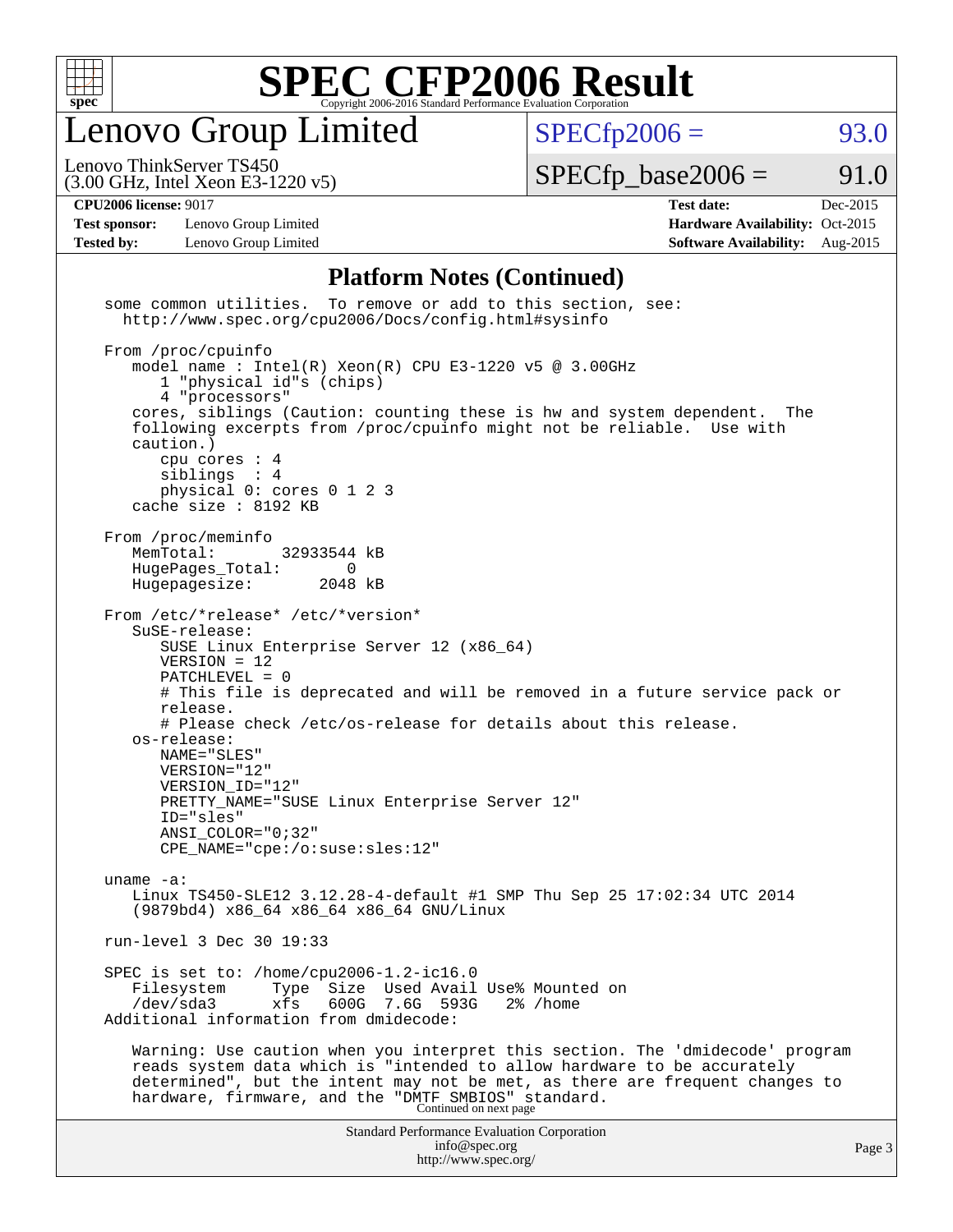

## enovo Group Limited

 $SPECTp2006 = 93.0$ 

(3.00 GHz, Intel Xeon E3-1220 v5) Lenovo ThinkServer TS450

 $SPECfp\_base2006 = 91.0$ 

**[Test sponsor:](http://www.spec.org/auto/cpu2006/Docs/result-fields.html#Testsponsor)** Lenovo Group Limited **[Hardware Availability:](http://www.spec.org/auto/cpu2006/Docs/result-fields.html#HardwareAvailability)** Oct-2015

**[CPU2006 license:](http://www.spec.org/auto/cpu2006/Docs/result-fields.html#CPU2006license)** 9017 **[Test date:](http://www.spec.org/auto/cpu2006/Docs/result-fields.html#Testdate)** Dec-2015 **[Tested by:](http://www.spec.org/auto/cpu2006/Docs/result-fields.html#Testedby)** Lenovo Group Limited **[Software Availability:](http://www.spec.org/auto/cpu2006/Docs/result-fields.html#SoftwareAvailability)** Aug-2015

#### **[Platform Notes \(Continued\)](http://www.spec.org/auto/cpu2006/Docs/result-fields.html#PlatformNotes)**

 BIOS LENOVO FWKT32A 12/25/2015 Memory: 4x Samsung M378A1G43DB0-CPB 8 GB 2 rank 2133 MHz

(End of data from sysinfo program)

#### **[General Notes](http://www.spec.org/auto/cpu2006/Docs/result-fields.html#GeneralNotes)**

Environment variables set by runspec before the start of the run: KMP\_AFFINITY = "granularity=fine,compact,1,0" LD\_LIBRARY\_PATH = "/home/cpu2006-1.2-ic16.0/libs/32:/home/cpu2006-1.2-ic16.0/libs/64:/home/cpu2006-1.2-ic16.0/sh" OMP\_NUM\_THREADS = "4"

 Binaries compiled on a system with 1x Intel Core i5-4670K CPU + 32GB memory using RedHat EL 7.1 Transparent Huge Pages enabled with: echo always > /sys/kernel/mm/transparent\_hugepage/enabled

### **[Base Compiler Invocation](http://www.spec.org/auto/cpu2006/Docs/result-fields.html#BaseCompilerInvocation)**

[C benchmarks](http://www.spec.org/auto/cpu2006/Docs/result-fields.html#Cbenchmarks):  $\frac{1}{2}$   $\mathrm{c}$   $\mathrm{c}$   $\frac{1}{2}$   $\mathrm{m}$   $\mathrm{6}$   $\mathrm{4}$ 

[C++ benchmarks:](http://www.spec.org/auto/cpu2006/Docs/result-fields.html#CXXbenchmarks) [icpc -m64](http://www.spec.org/cpu2006/results/res2016q1/cpu2006-20160125-38885.flags.html#user_CXXbase_intel_icpc_64bit_bedb90c1146cab66620883ef4f41a67e)

[Fortran benchmarks](http://www.spec.org/auto/cpu2006/Docs/result-fields.html#Fortranbenchmarks): [ifort -m64](http://www.spec.org/cpu2006/results/res2016q1/cpu2006-20160125-38885.flags.html#user_FCbase_intel_ifort_64bit_ee9d0fb25645d0210d97eb0527dcc06e)

[Benchmarks using both Fortran and C](http://www.spec.org/auto/cpu2006/Docs/result-fields.html#BenchmarksusingbothFortranandC): [icc -m64](http://www.spec.org/cpu2006/results/res2016q1/cpu2006-20160125-38885.flags.html#user_CC_FCbase_intel_icc_64bit_0b7121f5ab7cfabee23d88897260401c) [ifort -m64](http://www.spec.org/cpu2006/results/res2016q1/cpu2006-20160125-38885.flags.html#user_CC_FCbase_intel_ifort_64bit_ee9d0fb25645d0210d97eb0527dcc06e)

#### **[Base Portability Flags](http://www.spec.org/auto/cpu2006/Docs/result-fields.html#BasePortabilityFlags)**

| 410.bwaves: - DSPEC CPU LP64                 |  |
|----------------------------------------------|--|
| 416.gamess: -DSPEC_CPU_LP64                  |  |
| 433.milc: - DSPEC_CPU LP64                   |  |
| 434.zeusmp: -DSPEC_CPU_LP64                  |  |
| 435.gromacs: -DSPEC_CPU_LP64 -nofor_main     |  |
| 436.cactusADM: - DSPEC CPU LP64 - nofor main |  |
| 437.leslie3d: -DSPEC CPU LP64                |  |
| 444.namd: - DSPEC_CPU_LP64                   |  |
| 447.dealII: -DSPEC CPU LP64                  |  |
| 450.soplex: -DSPEC_CPU_LP64                  |  |
| 453.povray: -DSPEC CPU LP64                  |  |

Continued on next page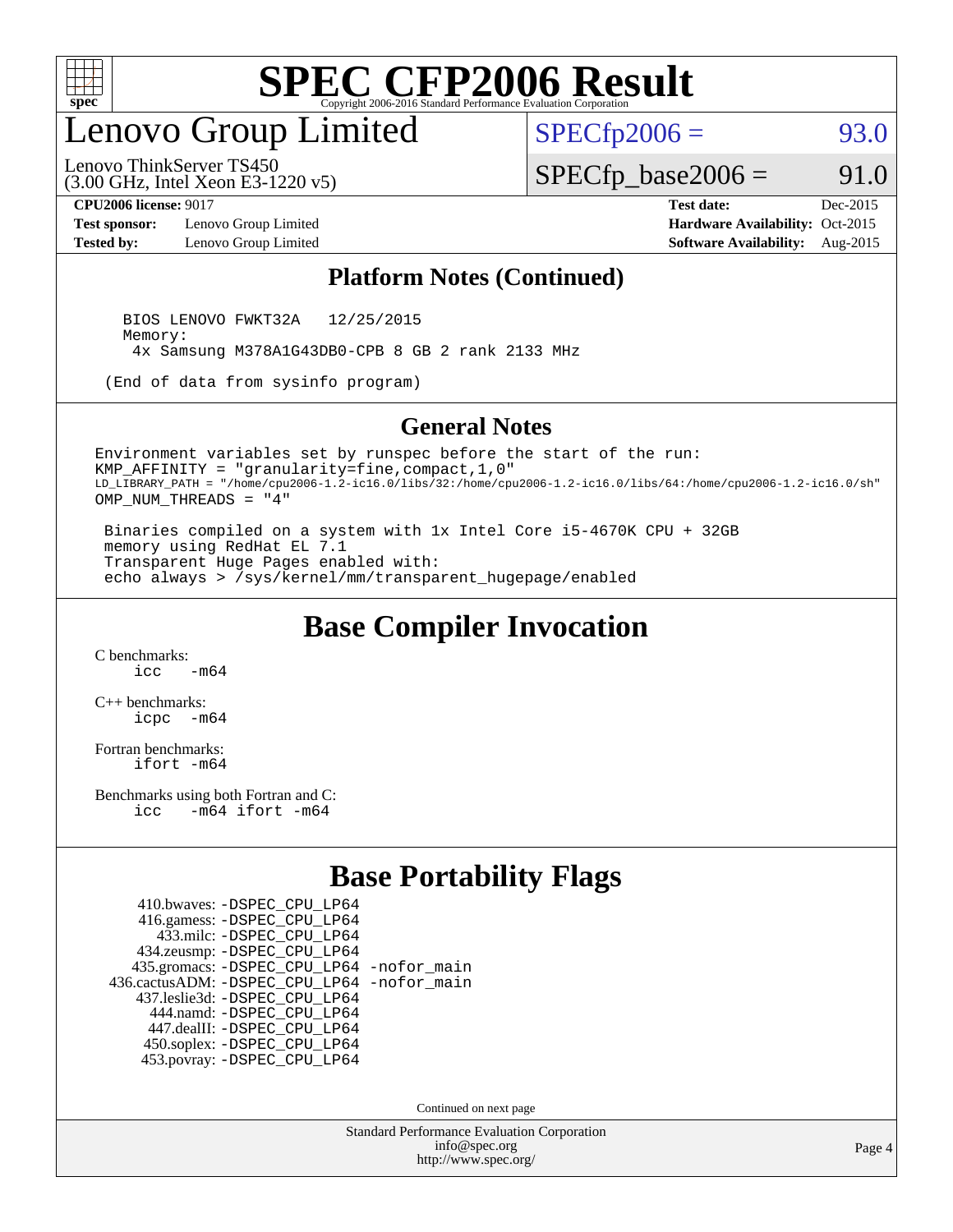

enovo Group Limited

Lenovo ThinkServer TS450

 $SPECTp2006 = 93.0$ 

 $SPECTp\_base2006 = 91.0$ 

**[Test sponsor:](http://www.spec.org/auto/cpu2006/Docs/result-fields.html#Testsponsor)** Lenovo Group Limited **[Hardware Availability:](http://www.spec.org/auto/cpu2006/Docs/result-fields.html#HardwareAvailability)** Oct-2015

(3.00 GHz, Intel Xeon E3-1220 v5)

**[CPU2006 license:](http://www.spec.org/auto/cpu2006/Docs/result-fields.html#CPU2006license)** 9017 **[Test date:](http://www.spec.org/auto/cpu2006/Docs/result-fields.html#Testdate)** Dec-2015 **[Tested by:](http://www.spec.org/auto/cpu2006/Docs/result-fields.html#Testedby)** Lenovo Group Limited **[Software Availability:](http://www.spec.org/auto/cpu2006/Docs/result-fields.html#SoftwareAvailability)** Aug-2015

### **[Base Portability Flags \(Continued\)](http://www.spec.org/auto/cpu2006/Docs/result-fields.html#BasePortabilityFlags)**

 454.calculix: [-DSPEC\\_CPU\\_LP64](http://www.spec.org/cpu2006/results/res2016q1/cpu2006-20160125-38885.flags.html#suite_basePORTABILITY454_calculix_DSPEC_CPU_LP64) [-nofor\\_main](http://www.spec.org/cpu2006/results/res2016q1/cpu2006-20160125-38885.flags.html#user_baseLDPORTABILITY454_calculix_f-nofor_main) 459.GemsFDTD: [-DSPEC\\_CPU\\_LP64](http://www.spec.org/cpu2006/results/res2016q1/cpu2006-20160125-38885.flags.html#suite_basePORTABILITY459_GemsFDTD_DSPEC_CPU_LP64) 465.tonto: [-DSPEC\\_CPU\\_LP64](http://www.spec.org/cpu2006/results/res2016q1/cpu2006-20160125-38885.flags.html#suite_basePORTABILITY465_tonto_DSPEC_CPU_LP64) 470.lbm: [-DSPEC\\_CPU\\_LP64](http://www.spec.org/cpu2006/results/res2016q1/cpu2006-20160125-38885.flags.html#suite_basePORTABILITY470_lbm_DSPEC_CPU_LP64) 481.wrf: [-DSPEC\\_CPU\\_LP64](http://www.spec.org/cpu2006/results/res2016q1/cpu2006-20160125-38885.flags.html#suite_basePORTABILITY481_wrf_DSPEC_CPU_LP64) [-DSPEC\\_CPU\\_CASE\\_FLAG](http://www.spec.org/cpu2006/results/res2016q1/cpu2006-20160125-38885.flags.html#b481.wrf_baseCPORTABILITY_DSPEC_CPU_CASE_FLAG) [-DSPEC\\_CPU\\_LINUX](http://www.spec.org/cpu2006/results/res2016q1/cpu2006-20160125-38885.flags.html#b481.wrf_baseCPORTABILITY_DSPEC_CPU_LINUX) 482.sphinx3: [-DSPEC\\_CPU\\_LP64](http://www.spec.org/cpu2006/results/res2016q1/cpu2006-20160125-38885.flags.html#suite_basePORTABILITY482_sphinx3_DSPEC_CPU_LP64)

## **[Base Optimization Flags](http://www.spec.org/auto/cpu2006/Docs/result-fields.html#BaseOptimizationFlags)**

[C benchmarks](http://www.spec.org/auto/cpu2006/Docs/result-fields.html#Cbenchmarks):

[-xCORE-AVX2](http://www.spec.org/cpu2006/results/res2016q1/cpu2006-20160125-38885.flags.html#user_CCbase_f-xAVX2_5f5fc0cbe2c9f62c816d3e45806c70d7) [-ipo](http://www.spec.org/cpu2006/results/res2016q1/cpu2006-20160125-38885.flags.html#user_CCbase_f-ipo) [-O3](http://www.spec.org/cpu2006/results/res2016q1/cpu2006-20160125-38885.flags.html#user_CCbase_f-O3) [-no-prec-div](http://www.spec.org/cpu2006/results/res2016q1/cpu2006-20160125-38885.flags.html#user_CCbase_f-no-prec-div) [-parallel](http://www.spec.org/cpu2006/results/res2016q1/cpu2006-20160125-38885.flags.html#user_CCbase_f-parallel) [-opt-prefetch](http://www.spec.org/cpu2006/results/res2016q1/cpu2006-20160125-38885.flags.html#user_CCbase_f-opt-prefetch) [-ansi-alias](http://www.spec.org/cpu2006/results/res2016q1/cpu2006-20160125-38885.flags.html#user_CCbase_f-ansi-alias)

[C++ benchmarks:](http://www.spec.org/auto/cpu2006/Docs/result-fields.html#CXXbenchmarks) [-xCORE-AVX2](http://www.spec.org/cpu2006/results/res2016q1/cpu2006-20160125-38885.flags.html#user_CXXbase_f-xAVX2_5f5fc0cbe2c9f62c816d3e45806c70d7) [-ipo](http://www.spec.org/cpu2006/results/res2016q1/cpu2006-20160125-38885.flags.html#user_CXXbase_f-ipo) [-O3](http://www.spec.org/cpu2006/results/res2016q1/cpu2006-20160125-38885.flags.html#user_CXXbase_f-O3) [-no-prec-div](http://www.spec.org/cpu2006/results/res2016q1/cpu2006-20160125-38885.flags.html#user_CXXbase_f-no-prec-div) [-opt-prefetch](http://www.spec.org/cpu2006/results/res2016q1/cpu2006-20160125-38885.flags.html#user_CXXbase_f-opt-prefetch) [-ansi-alias](http://www.spec.org/cpu2006/results/res2016q1/cpu2006-20160125-38885.flags.html#user_CXXbase_f-ansi-alias)

[Fortran benchmarks](http://www.spec.org/auto/cpu2006/Docs/result-fields.html#Fortranbenchmarks): [-xCORE-AVX2](http://www.spec.org/cpu2006/results/res2016q1/cpu2006-20160125-38885.flags.html#user_FCbase_f-xAVX2_5f5fc0cbe2c9f62c816d3e45806c70d7) [-ipo](http://www.spec.org/cpu2006/results/res2016q1/cpu2006-20160125-38885.flags.html#user_FCbase_f-ipo) [-O3](http://www.spec.org/cpu2006/results/res2016q1/cpu2006-20160125-38885.flags.html#user_FCbase_f-O3) [-no-prec-div](http://www.spec.org/cpu2006/results/res2016q1/cpu2006-20160125-38885.flags.html#user_FCbase_f-no-prec-div) [-parallel](http://www.spec.org/cpu2006/results/res2016q1/cpu2006-20160125-38885.flags.html#user_FCbase_f-parallel) [-opt-prefetch](http://www.spec.org/cpu2006/results/res2016q1/cpu2006-20160125-38885.flags.html#user_FCbase_f-opt-prefetch)

[Benchmarks using both Fortran and C](http://www.spec.org/auto/cpu2006/Docs/result-fields.html#BenchmarksusingbothFortranandC): [-xCORE-AVX2](http://www.spec.org/cpu2006/results/res2016q1/cpu2006-20160125-38885.flags.html#user_CC_FCbase_f-xAVX2_5f5fc0cbe2c9f62c816d3e45806c70d7) [-ipo](http://www.spec.org/cpu2006/results/res2016q1/cpu2006-20160125-38885.flags.html#user_CC_FCbase_f-ipo) [-O3](http://www.spec.org/cpu2006/results/res2016q1/cpu2006-20160125-38885.flags.html#user_CC_FCbase_f-O3) [-no-prec-div](http://www.spec.org/cpu2006/results/res2016q1/cpu2006-20160125-38885.flags.html#user_CC_FCbase_f-no-prec-div) [-parallel](http://www.spec.org/cpu2006/results/res2016q1/cpu2006-20160125-38885.flags.html#user_CC_FCbase_f-parallel) [-opt-prefetch](http://www.spec.org/cpu2006/results/res2016q1/cpu2006-20160125-38885.flags.html#user_CC_FCbase_f-opt-prefetch) [-ansi-alias](http://www.spec.org/cpu2006/results/res2016q1/cpu2006-20160125-38885.flags.html#user_CC_FCbase_f-ansi-alias)

#### **[Peak Compiler Invocation](http://www.spec.org/auto/cpu2006/Docs/result-fields.html#PeakCompilerInvocation)**

 $C$  benchmarks:<br>icc  $-m64$ 

[C++ benchmarks:](http://www.spec.org/auto/cpu2006/Docs/result-fields.html#CXXbenchmarks) [icpc -m64](http://www.spec.org/cpu2006/results/res2016q1/cpu2006-20160125-38885.flags.html#user_CXXpeak_intel_icpc_64bit_bedb90c1146cab66620883ef4f41a67e)

[Fortran benchmarks](http://www.spec.org/auto/cpu2006/Docs/result-fields.html#Fortranbenchmarks): [ifort -m64](http://www.spec.org/cpu2006/results/res2016q1/cpu2006-20160125-38885.flags.html#user_FCpeak_intel_ifort_64bit_ee9d0fb25645d0210d97eb0527dcc06e)

[Benchmarks using both Fortran and C](http://www.spec.org/auto/cpu2006/Docs/result-fields.html#BenchmarksusingbothFortranandC): [icc -m64](http://www.spec.org/cpu2006/results/res2016q1/cpu2006-20160125-38885.flags.html#user_CC_FCpeak_intel_icc_64bit_0b7121f5ab7cfabee23d88897260401c) [ifort -m64](http://www.spec.org/cpu2006/results/res2016q1/cpu2006-20160125-38885.flags.html#user_CC_FCpeak_intel_ifort_64bit_ee9d0fb25645d0210d97eb0527dcc06e)

### **[Peak Portability Flags](http://www.spec.org/auto/cpu2006/Docs/result-fields.html#PeakPortabilityFlags)**

Same as Base Portability Flags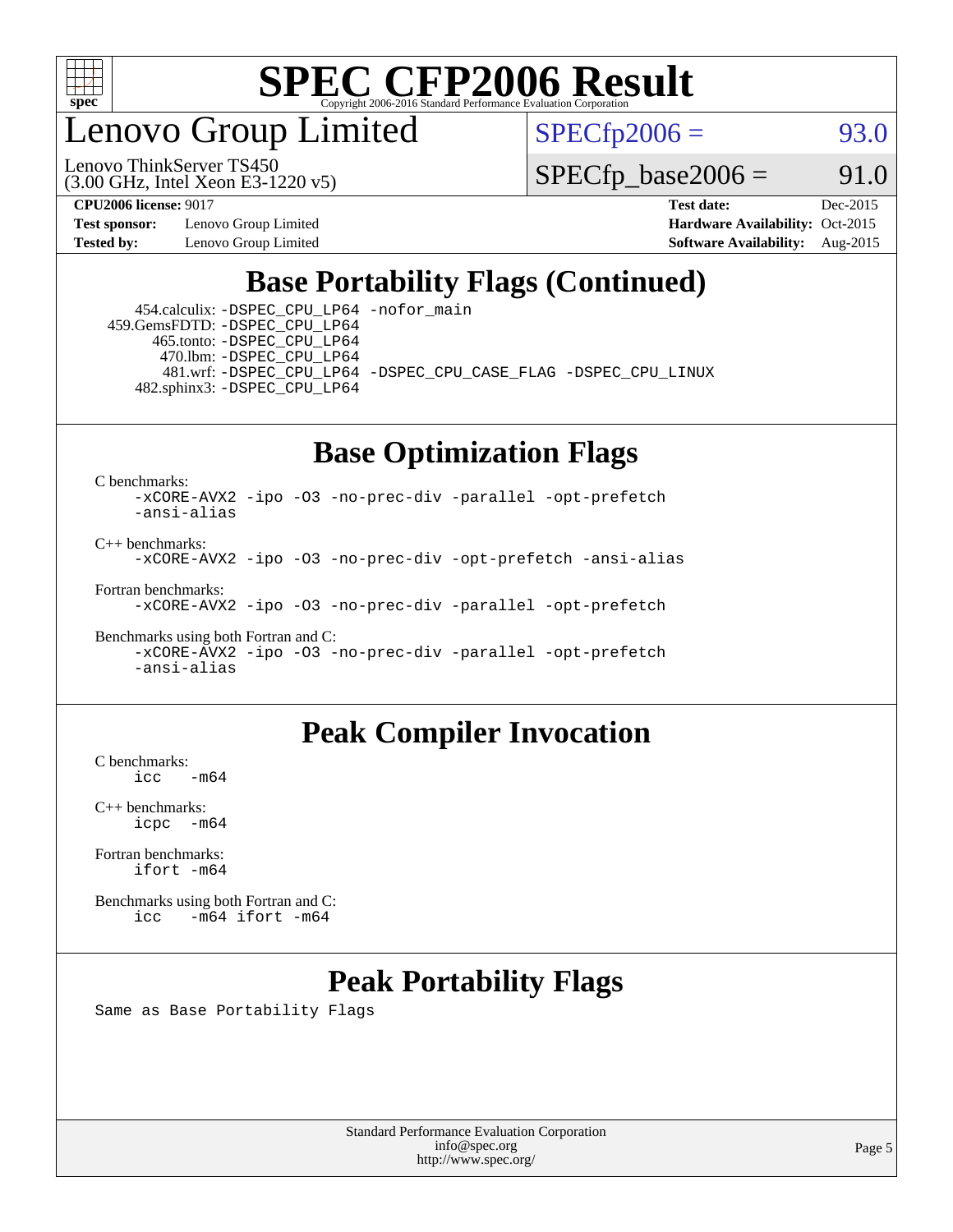

## enovo Group Limited

 $SPECfp2006 = 93.0$  $SPECfp2006 = 93.0$ 

(3.00 GHz, Intel Xeon E3-1220 v5) Lenovo ThinkServer TS450

 $SPECTp\_base2006 = 91.0$ 

**[Test sponsor:](http://www.spec.org/auto/cpu2006/Docs/result-fields.html#Testsponsor)** Lenovo Group Limited **[Hardware Availability:](http://www.spec.org/auto/cpu2006/Docs/result-fields.html#HardwareAvailability)** Oct-2015

**[CPU2006 license:](http://www.spec.org/auto/cpu2006/Docs/result-fields.html#CPU2006license)** 9017 **[Test date:](http://www.spec.org/auto/cpu2006/Docs/result-fields.html#Testdate)** Dec-2015 **[Tested by:](http://www.spec.org/auto/cpu2006/Docs/result-fields.html#Testedby)** Lenovo Group Limited **[Software Availability:](http://www.spec.org/auto/cpu2006/Docs/result-fields.html#SoftwareAvailability)** Aug-2015

## **[Peak Optimization Flags](http://www.spec.org/auto/cpu2006/Docs/result-fields.html#PeakOptimizationFlags)**

[C benchmarks](http://www.spec.org/auto/cpu2006/Docs/result-fields.html#Cbenchmarks):

433.milc: basepeak = yes

 $470.$ lbm: basepeak = yes

 $482$ .sphinx3: basepeak = yes

[C++ benchmarks:](http://www.spec.org/auto/cpu2006/Docs/result-fields.html#CXXbenchmarks)

 444.namd: [-xCORE-AVX2](http://www.spec.org/cpu2006/results/res2016q1/cpu2006-20160125-38885.flags.html#user_peakPASS2_CXXFLAGSPASS2_LDFLAGS444_namd_f-xAVX2_5f5fc0cbe2c9f62c816d3e45806c70d7)(pass 2) [-prof-gen:threadsafe](http://www.spec.org/cpu2006/results/res2016q1/cpu2006-20160125-38885.flags.html#user_peakPASS1_CXXFLAGSPASS1_LDFLAGS444_namd_prof_gen_21a26eb79f378b550acd7bec9fe4467a)(pass 1) [-ipo](http://www.spec.org/cpu2006/results/res2016q1/cpu2006-20160125-38885.flags.html#user_peakPASS2_CXXFLAGSPASS2_LDFLAGS444_namd_f-ipo)(pass 2) [-O3](http://www.spec.org/cpu2006/results/res2016q1/cpu2006-20160125-38885.flags.html#user_peakPASS2_CXXFLAGSPASS2_LDFLAGS444_namd_f-O3)(pass 2) [-no-prec-div](http://www.spec.org/cpu2006/results/res2016q1/cpu2006-20160125-38885.flags.html#user_peakPASS2_CXXFLAGSPASS2_LDFLAGS444_namd_f-no-prec-div)(pass 2) [-par-num-threads=1](http://www.spec.org/cpu2006/results/res2016q1/cpu2006-20160125-38885.flags.html#user_peakPASS1_CXXFLAGSPASS1_LDFLAGS444_namd_par_num_threads_786a6ff141b4e9e90432e998842df6c2)(pass 1) [-prof-use](http://www.spec.org/cpu2006/results/res2016q1/cpu2006-20160125-38885.flags.html#user_peakPASS2_CXXFLAGSPASS2_LDFLAGS444_namd_prof_use_bccf7792157ff70d64e32fe3e1250b55)(pass 2) [-fno-alias](http://www.spec.org/cpu2006/results/res2016q1/cpu2006-20160125-38885.flags.html#user_peakCXXOPTIMIZEOPTIMIZE444_namd_f-no-alias_694e77f6c5a51e658e82ccff53a9e63a) [-auto-ilp32](http://www.spec.org/cpu2006/results/res2016q1/cpu2006-20160125-38885.flags.html#user_peakCXXOPTIMIZE444_namd_f-auto-ilp32)

447.dealII: basepeak = yes

450.soplex: basepeak = yes

```
 453.povray: -xCORE-AVX2(pass 2) -prof-gen:threadsafe(pass 1)
-ipo(pass 2) -O3(pass 2) -no-prec-div(pass 2)
-par-num-threads=1(pass 1) -prof-use(pass 2) -unroll4
-ansi-alias
```
[Fortran benchmarks](http://www.spec.org/auto/cpu2006/Docs/result-fields.html#Fortranbenchmarks):

 $410.bwaves: basepeak = yes$  416.gamess: [-xCORE-AVX2](http://www.spec.org/cpu2006/results/res2016q1/cpu2006-20160125-38885.flags.html#user_peakPASS2_FFLAGSPASS2_LDFLAGS416_gamess_f-xAVX2_5f5fc0cbe2c9f62c816d3e45806c70d7)(pass 2) [-prof-gen:threadsafe](http://www.spec.org/cpu2006/results/res2016q1/cpu2006-20160125-38885.flags.html#user_peakPASS1_FFLAGSPASS1_LDFLAGS416_gamess_prof_gen_21a26eb79f378b550acd7bec9fe4467a)(pass 1)  $-i\text{po}(pass 2) -\text{O3}(pass 2)$  [-no-prec-div](http://www.spec.org/cpu2006/results/res2016q1/cpu2006-20160125-38885.flags.html#user_peakPASS2_FFLAGSPASS2_LDFLAGS416_gamess_f-no-prec-div)(pass 2) [-par-num-threads=1](http://www.spec.org/cpu2006/results/res2016q1/cpu2006-20160125-38885.flags.html#user_peakPASS1_FFLAGSPASS1_LDFLAGS416_gamess_par_num_threads_786a6ff141b4e9e90432e998842df6c2)(pass 1) [-prof-use](http://www.spec.org/cpu2006/results/res2016q1/cpu2006-20160125-38885.flags.html#user_peakPASS2_FFLAGSPASS2_LDFLAGS416_gamess_prof_use_bccf7792157ff70d64e32fe3e1250b55)(pass 2) [-unroll2](http://www.spec.org/cpu2006/results/res2016q1/cpu2006-20160125-38885.flags.html#user_peakOPTIMIZE416_gamess_f-unroll_784dae83bebfb236979b41d2422d7ec2) [-inline-level=0](http://www.spec.org/cpu2006/results/res2016q1/cpu2006-20160125-38885.flags.html#user_peakOPTIMIZE416_gamess_f-inline-level_318d07a09274ad25e8d15dbfaa68ba50) [-scalar-rep-](http://www.spec.org/cpu2006/results/res2016q1/cpu2006-20160125-38885.flags.html#user_peakOPTIMIZE416_gamess_f-disablescalarrep_abbcad04450fb118e4809c81d83c8a1d)

434.zeusmp: basepeak = yes

437.leslie3d: basepeak = yes

 459.GemsFDTD: [-xCORE-AVX2](http://www.spec.org/cpu2006/results/res2016q1/cpu2006-20160125-38885.flags.html#user_peakPASS2_FFLAGSPASS2_LDFLAGS459_GemsFDTD_f-xAVX2_5f5fc0cbe2c9f62c816d3e45806c70d7)(pass 2) [-prof-gen:threadsafe](http://www.spec.org/cpu2006/results/res2016q1/cpu2006-20160125-38885.flags.html#user_peakPASS1_FFLAGSPASS1_LDFLAGS459_GemsFDTD_prof_gen_21a26eb79f378b550acd7bec9fe4467a)(pass 1)  $-i\text{po}(pass 2) -03(pass 2) -no-prec-div(pass 2)$  $-i\text{po}(pass 2) -03(pass 2) -no-prec-div(pass 2)$  $-i\text{po}(pass 2) -03(pass 2) -no-prec-div(pass 2)$ [-par-num-threads=1](http://www.spec.org/cpu2006/results/res2016q1/cpu2006-20160125-38885.flags.html#user_peakPASS1_FFLAGSPASS1_LDFLAGS459_GemsFDTD_par_num_threads_786a6ff141b4e9e90432e998842df6c2)(pass 1) [-prof-use](http://www.spec.org/cpu2006/results/res2016q1/cpu2006-20160125-38885.flags.html#user_peakPASS2_FFLAGSPASS2_LDFLAGS459_GemsFDTD_prof_use_bccf7792157ff70d64e32fe3e1250b55)(pass 2) [-unroll2](http://www.spec.org/cpu2006/results/res2016q1/cpu2006-20160125-38885.flags.html#user_peakOPTIMIZE459_GemsFDTD_f-unroll_784dae83bebfb236979b41d2422d7ec2) [-inline-level=0](http://www.spec.org/cpu2006/results/res2016q1/cpu2006-20160125-38885.flags.html#user_peakOPTIMIZE459_GemsFDTD_f-inline-level_318d07a09274ad25e8d15dbfaa68ba50) [-opt-prefetch](http://www.spec.org/cpu2006/results/res2016q1/cpu2006-20160125-38885.flags.html#user_peakOPTIMIZE459_GemsFDTD_f-opt-prefetch) [-parallel](http://www.spec.org/cpu2006/results/res2016q1/cpu2006-20160125-38885.flags.html#user_peakOPTIMIZE459_GemsFDTD_f-parallel)

 465.tonto: [-xCORE-AVX2](http://www.spec.org/cpu2006/results/res2016q1/cpu2006-20160125-38885.flags.html#user_peakPASS2_FFLAGSPASS2_LDFLAGS465_tonto_f-xAVX2_5f5fc0cbe2c9f62c816d3e45806c70d7)(pass 2) [-prof-gen:threadsafe](http://www.spec.org/cpu2006/results/res2016q1/cpu2006-20160125-38885.flags.html#user_peakPASS1_FFLAGSPASS1_LDFLAGS465_tonto_prof_gen_21a26eb79f378b550acd7bec9fe4467a)(pass 1)  $-i\text{po}(pass 2)$   $-03(pass 2)$   $-no-prec-div(pass 2)$  $-no-prec-div(pass 2)$ [-par-num-threads=1](http://www.spec.org/cpu2006/results/res2016q1/cpu2006-20160125-38885.flags.html#user_peakPASS1_FFLAGSPASS1_LDFLAGS465_tonto_par_num_threads_786a6ff141b4e9e90432e998842df6c2)(pass 1) [-prof-use](http://www.spec.org/cpu2006/results/res2016q1/cpu2006-20160125-38885.flags.html#user_peakPASS2_FFLAGSPASS2_LDFLAGS465_tonto_prof_use_bccf7792157ff70d64e32fe3e1250b55)(pass 2) [-inline-calloc](http://www.spec.org/cpu2006/results/res2016q1/cpu2006-20160125-38885.flags.html#user_peakOPTIMIZE465_tonto_f-inline-calloc) [-opt-malloc-options=3](http://www.spec.org/cpu2006/results/res2016q1/cpu2006-20160125-38885.flags.html#user_peakOPTIMIZE465_tonto_f-opt-malloc-options_13ab9b803cf986b4ee62f0a5998c2238) [-auto](http://www.spec.org/cpu2006/results/res2016q1/cpu2006-20160125-38885.flags.html#user_peakOPTIMIZE465_tonto_f-auto) [-unroll4](http://www.spec.org/cpu2006/results/res2016q1/cpu2006-20160125-38885.flags.html#user_peakOPTIMIZE465_tonto_f-unroll_4e5e4ed65b7fd20bdcd365bec371b81f)

[Benchmarks using both Fortran and C](http://www.spec.org/auto/cpu2006/Docs/result-fields.html#BenchmarksusingbothFortranandC):

Continued on next page